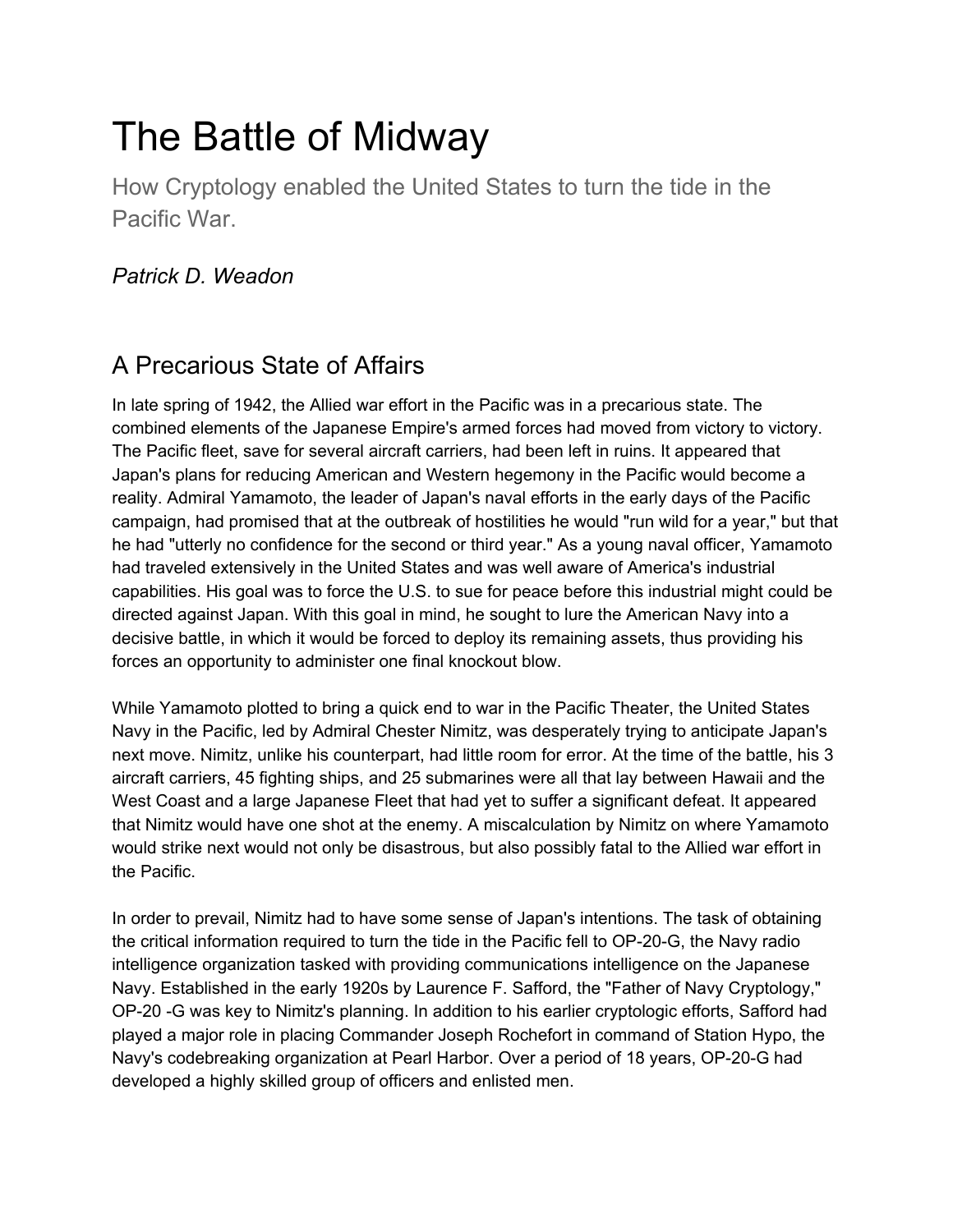In 1942 Rochefort and his staff began to slowly make progress against JN-25, one of the many Japanese command codes that had proven so challenging to the Station Hypo team. JN-25 was the Japanese Navy's operational code. If it could be broken, Rochefort would be able to provide Nimitz the information he needed to make wise and prudent decisions concerning the dispersal of his precious naval assets.

# The Breaking of JN-25

Breaking the Japanese code known to Americans as JN-25 was daunting. It consisted of approximately 45,000 five-digit numbers, each number representing a word or phrase. For transmission, the five-digit numbers were super-enciphered using an additive table. Breaking the code meant using mathematical analysis to strip off the additive, then analyzing usage patterns over time, determining the meaning of the five-digit numbers. This complex process presented a challenge to the officers and men of Station Hypo, but Rochefort and his staff were able to make progress because the system called for the repetitive use of the additive tables. This increased the code's vulnerability. Even so, the work was painfully slow. Prior to the attack on Pearl Harbor, only 10% to 15% of the code was being read. By June of 1942, however, Rochefort's staff was able to make educated guesses regarding the Japanese Navy's crucial next move.

# AF Is Short of Water

In the spring of 1942, Japanese intercepts began to make references to a pending operation in which the objective was designated as "AF." Rochefort and Captain Edwin Layton, Nimitz's Fleet Intelligence Officer, believed "AF" might be Midway since they had seen "A" designators assigned to locations in the Hawaiian Islands. Based on the information available, logic dictated that Midway would be the most probable place for the Japanese Navy to make its next move. Nimitz however, could not rely on educated guesses.

In an effort to alleviate any doubt, in mid-May the commanding officer of the Midway installation was instructed to send a message in the clear indicating that the installation's water distillation plant had suffered serious damage and that fresh water was needed immediately. Shortly after the transmission, an intercepted Japanese intelligence report indicated that "AF is short of water." Armed with this information, Nimitz began to draw up plans to move his carriers to a point northeast of Midway where they would lie in wait. Once positioned, they could stage a potentially decisive nautical ambush of Yamamoto's massive armada.

Due to the cryptologic achievements of Rochefort and his staff, Nimitz knew that the attack on Midway would commence on 3 June. Armed with this crucial information, he was able to get his outgunned but determined force in position in time. On 4 June the battle was finally joined. The early stages of the conflict consisted of several courageous but ineffective attacks by assorted Navy, Marine, and Army Air Corps units.